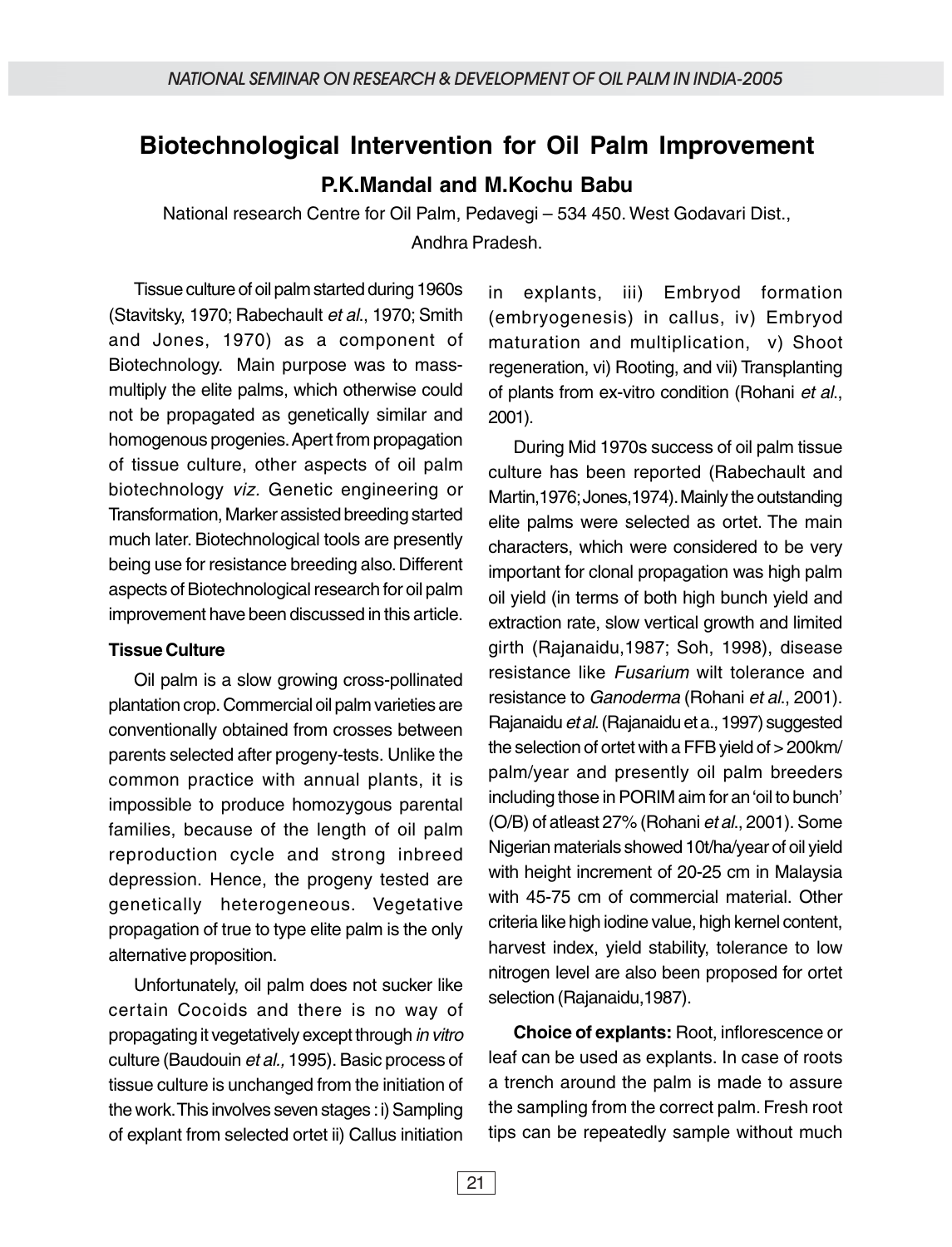damage to the palm. But in this case contamination rate is very high (up to 60%) since surface sterilization of roots becomes difficult.

In the case of inflorescence, spikelets and the individual flower reside inside the spathe at a very tender stage and hence can be handled without any surface sterilization under the laminar flow.

Leaf explants are sampled usually without damaging the apex meristem and the same palm can be sampled after about two years, when shoot resumes its growth.

Between leaf and inflorescence explants, leaf gives a higher clonability rate (Rajanaidu et al., 1997). Leaf calli are also more vigorous and more embryogenic than those derived from roots (Paranjothy, 1987). Most oil palm tissue culture laboratories use leaf explants with only a few using inflorescence and roots (Rohani et al., 2001).

**Culture media and conditions:** Culture media usually contains organic salts, vitamins, amino acids, plant growth regulators, sugar, water and a gelling agent. Activated charcoal is essential for good root growth in liquid media. Volume of media, type of vessels varry from laboratory to laboratory.

A typical condition of growth is 24 hours darkness for explant and callus culture; 12:12 hours photoperiod for embryo proliferation, shoot regeneration, shoot development and rooting. Growth temperature is maintained at 28 ±2ºC (Rohani *et al*., 2001). However, since the oil palm clones are high valued commercial material, the exact protocol with media composition and cultural conditions are maintained as trade secret.

**Time frame:** Once the protocol is standardised, it takes about five years for field plantinmg the clones from the date of collection of explants. A time frame is given in Table 1 (Rohani et al., 2001).

| S.No. | <b>Production stage</b>               | <b>Average time</b> | <b>Cumulative</b> |
|-------|---------------------------------------|---------------------|-------------------|
|       |                                       | for each stage      | time(months)      |
|       |                                       | (months)            |                   |
|       | Explant to callus                     | 6                   | 6                 |
| 2     | Callus to embryoids                   | 9                   | 15                |
| 3     | Polyembryods to shoot                 | 24                  | 39                |
| 4     | Shoot development                     | 2                   | 41                |
| 5     | Rooting/Transplanting/Acclimatization | 4                   | 45                |
| 6     | Pre-nursery                           | 3                   | 48                |
| 7     | Field planting                        | 10                  | 58                |

#### **Table 1: Time Frame of various stages in cloning**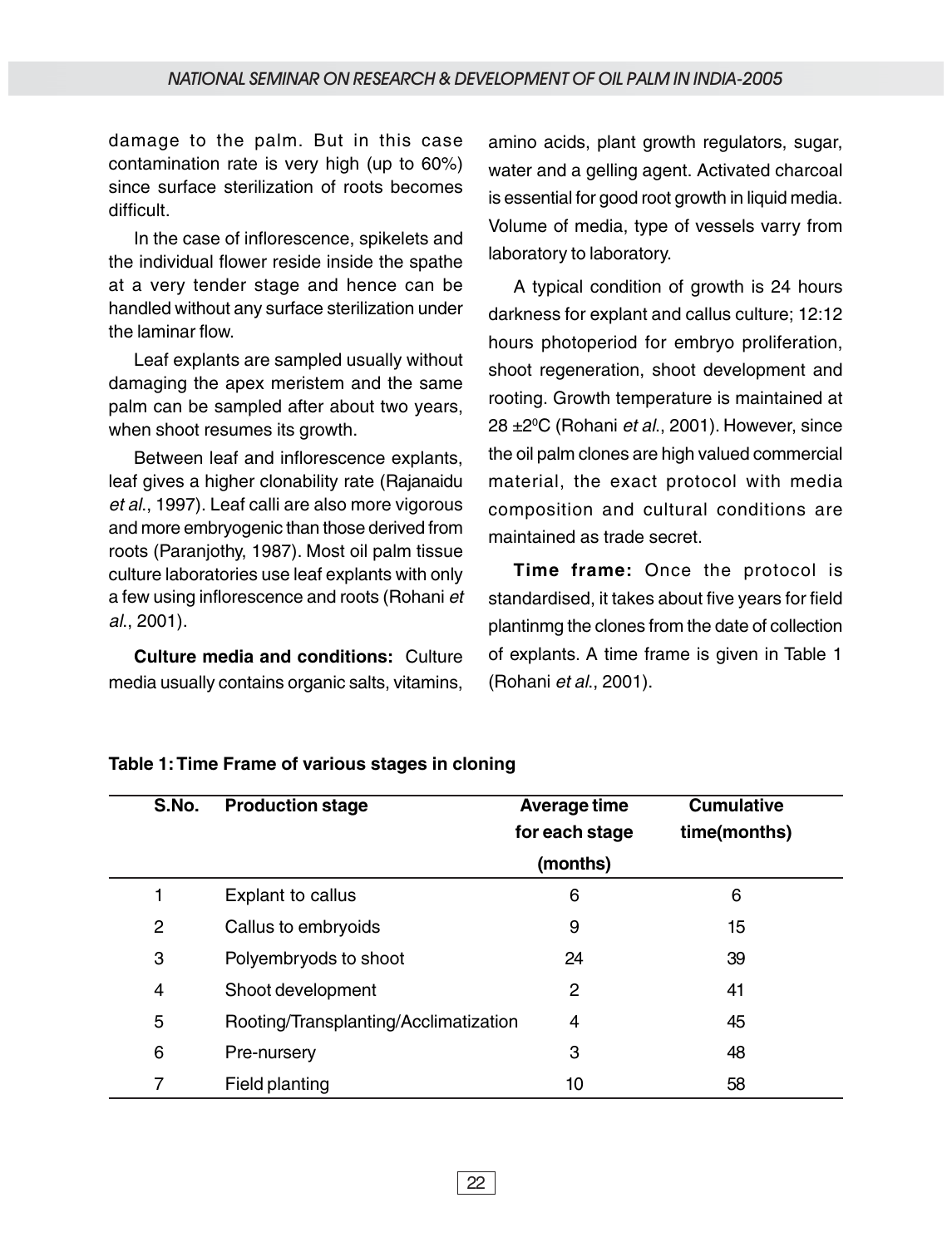The major work on *in vitro* culture of oil palm were carried out in the Institute Recherche de Huiles et Oleogeneux (IRHO), France; Wye College, University of London, UK; Unilever Plantations and Plant Science Group, UK; Palm Oil Research Institute of Malaysia (PORIM), Malaysia; Marihat Research Station, Indonesia; Nigerian Institute of Oil Palm Research (NIFOR), Nigeria.

In India, first report of *in vitro* regeneration protocol for oil palm was from Bhaba Atomic Research Centre, Bombay (Thomas and Rao, 1985) and later from Central Plantation Crop Research Institute, Kasaragod (Raju at al, 1989; Karun and Sajini 1996). All the cases explants from seedlings were used. Moreover, no report is available on the performance of those clonal plants.

#### **Abnormalities in the clones**

Though, the proposition of clonal propagation looked very attractive, a major problem reported to be associated with it was the abnormalities of the clones. Since this is tissue culture derived variation, they are called somaclonal variation.

An early clone produced by Rabechault and Martin (1976) was stated to have given mantled fruit and two types of abnormalities mantled fruit and androgynous inflorescence - appeared in Malaysia in three clones in the 1981-83 plantings (Corley et al., 1986). Abnormal palms are often vegetatively normal with abnormalities largely in the reproductive organs. Also the differentiation of primordia into male and female inflorescence is not affected (Paranjothy, 1986). As with the seedlings, the first inflorescences of clonal palms are invariably male. In palms that subsequently produce bunches with mantled parthenocarpic fruits, the early male inflorescences are often andromorphic. From the practical point of view, severe mantling results in bunch failure due to an inadequate number of fertilized fruit to sustain its development to ripeness. Mildly mantled bunches generally ripen normally. The vegetative characteristics of ramets within clones are generally uniform. However, certain vegetative abnormalities have been detected. They include variations in frond length and morphology such as stiff, erect and drooping fronds, etc. (Ho and Tan, 1990).

Under normal in vitro culture, shoots from within a small clump of Polyembryonic culture can show different morphological forms. It is not easy to differentiate between 'normal' and mildly abnormal shoots at the early stage of shoot development. Only distinct abnormally developed shoots can be distinguished and discarded during subculture. Tarmizi (1997) compared the leaf blades of four off-type shoots against those of a 'normal' shoot using a SEM viz. Succulent shoot, Rigid shoot, Crinkled shoot and Curled shoot. Another abnormality of Terminal inflorescence also occurs in culture. Severely affected shoots have pointed leaves.

Of the different probable causes of abnormalities of the clones, genetic or epigenetic changes due to stress during tissue culture might be the most important. Changes might be transient or temporary in subsequent generation or may be heritable as in the case of somaclonal variation in other crops. However, other factors also might have a significant role as indicated by several workers viz. explant source (Evans et al., 1984); age of culture (Symillides et al., 1995); hormonal factor (McClintock, 1984); habituation (Paranjothy, 1986); genotypic factor (Rao and Donough, 1990) and DNA methylation (Mandal et al., 1999).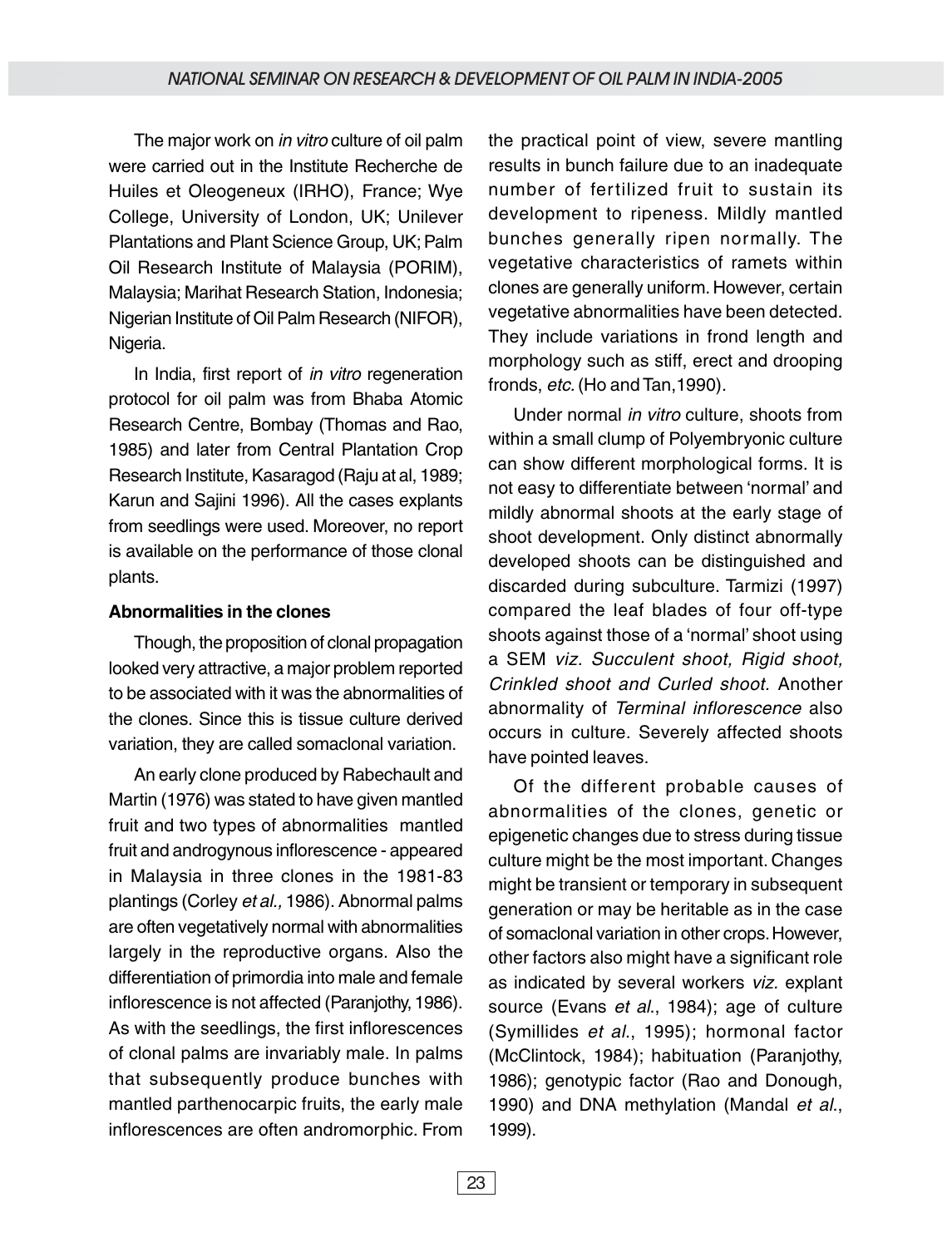Mainly two different research approaches have been adopted by the scientists to tackle this problem - i) to develop a protocol by manipulating the composition and type of media which will give rise to only 'true-to-type' plants and ii) early detection of the variants so that culling would be possible before planting in the main field. An integrated approach comprising of both the methods are being adopted in different laboratories. Several reports are available on modification of cultural media and presently some good strategies like setting subculture limits, type of culture (suspension/liquid/ periodic immersion) are available (Rohani et al., 2001). Molecular markers, both protein (Marmey et al., 1991) and DNA markers (Rival et al., 1997) can be used to screen the clonal materials from the cultural stages itself to avoid abnormalities.

## **Yield from clonal plantations**

Clone trial results are now superseding these academic arguments. Corley and Law (1997) listed results of clone trials, and found many examples of clones yielding at least 25% more than seedling standards. It must be noted that the CIRAD-CP standard cross has been in use for many years, and the average yield of 'second cycle' selections is 16% above the standard.Thus, the best clones, most of which were selected from 'first cycle' families, are only about 14% better than currently available seedling progenies. The target is constantly moving: by the time a good family has been identified and the best individuals within it have been cloned and tested, a new generation of improved seedling material will be available. Assuming 10% yield improvement per generation of breeding clones that are 30% better than the generation from which they were selected may only out yield the best seedlings by 20% (Corley and Tinker, 2003).

## **Clonal seeds**

Primary objective of all the oil palm tissue culture laboratory was to produce superior tenera clonal plants at a commercial scale. Somaclonal variations and low rate of embryogenesis made other alternative clonal propagation strategy like uni-clonal or bi-clonal seed production very attractive (Soh, 1986). However, Corley and Startford (1998) reported that the mantled flowering character can be inherited as can other abnormalities and hence the safety of clonal seed is at present uncertain. Time scale for development of clonal seed might be not faster than for tenera clones. Therefore, in their view, clonal seed is not very attractive option for an existing plantation. Where it could have advantages is for new developments (like in India). Yield of a clone at one site will not give a good indication of potential elsewhere. Bi-clonal seed, being genetically heterogeneous, would not suffer so severely from this problem.

#### **Other in vitro culture techniques**

Apart from vegetative propagation, there are other potential uses of in vitro culture techniques in the crop improvement programme e.g., protoplsts culture, anther culture and embryo culture.

Protoplasts offer an alternative transformation system and it should be easier to get DNA into cells without walls. (Corley and Startford, 1998). Though oil palm protoplasts have already been produced (Vouyouklis, 1981; Bass and Hughes, 1984; Santoso et al., 1991; Sambanthamurthi et al., 1996), no report is available on regeneration of plantlets from protoplast.

Developing homozygous oil palm requires at least 40 years as eight generations of selfing is needed for this. Anther culture gives a scope of production of haploid from microspores, followed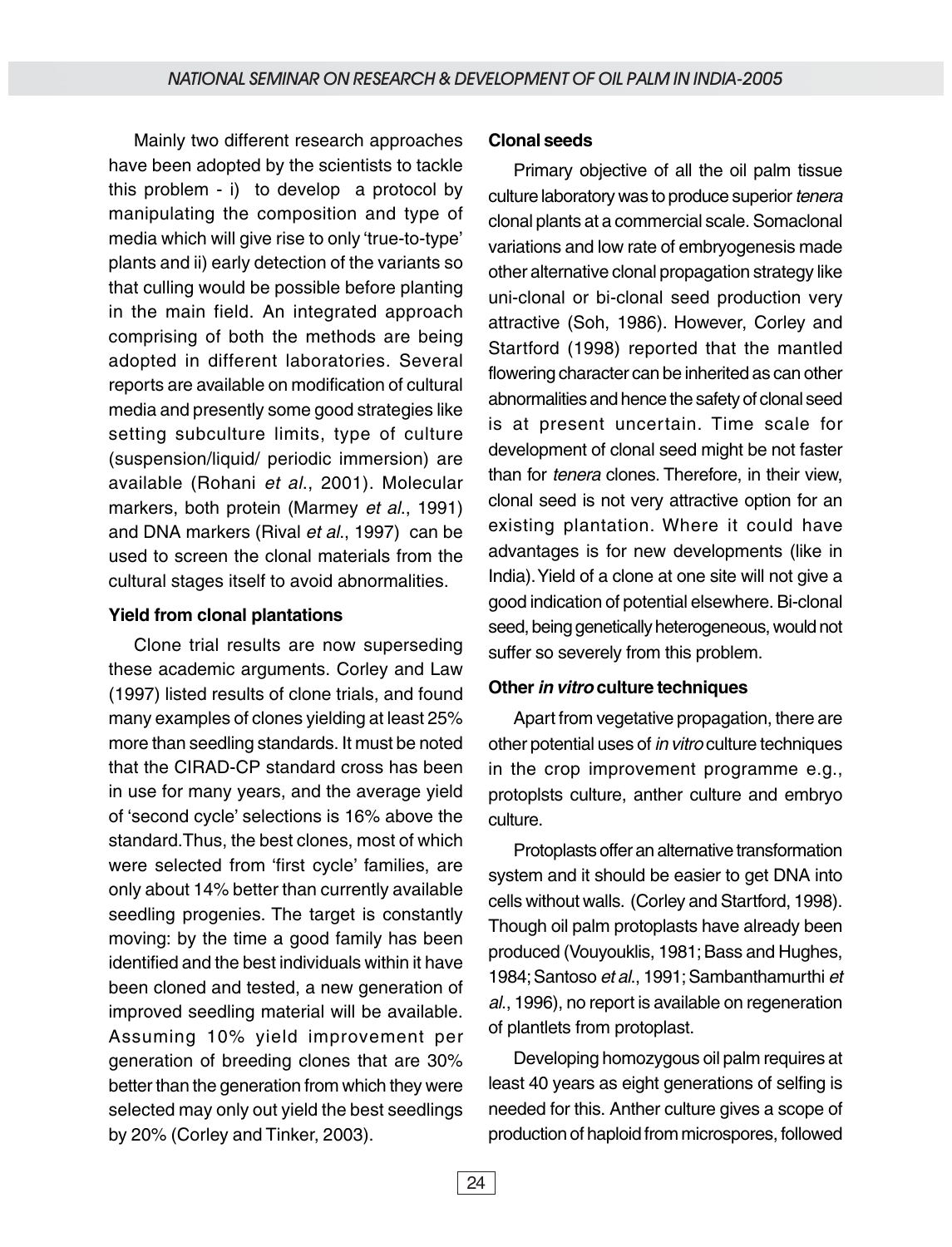by doubling of the chromosome number to produce homozygous diploides. Preliminary reports were found on anther (Latif, 1991) and microspore cells (Tirtoboma, 1998) culture of oil palm but no useful outcome is achieved yet. Use of molecular markers offers a combined approach. Marker linked to useful traits could be used for an initial screening of the double haploid population, so that only the more promising palms were progeny tested. This might reduce the scale of testing to manageable proportion (Corley and Startford, 1998)

Besides the techniques and purpose discussed above, developement of stress tolerant plants (mainly abiotic stress) by inducing the stress in the culture media have been tried in many crops. In oil palm embryos were cultured on modified MS medium for 4 8 weeks before being transferred to filter paper bridges immersed in stress inducing liquid media. Different concentration of sodium chloride and Polyethelene glycol were used to induce salt and water stress respectively. It was observed that oil palm plantlets were more tolerant of water stress than salt stress (Alang et al., 1991). No field trial report is found on these aspects.

Embryo culture method involves isolation and culture of seed embryo aseptically. One of the application of embryoculture is to rescue seed embryo of *pisifera*, which normally germinate poorly in vivo. The researchers from NRCOP and CPCRI developed a protocol for embryo rescue from *pisifera* (Anitha Karun et al. 2001).

#### **Future prospect of clonal propagation**

Clonal propagation by culture on solid media is now routine in many laboratories. However, results with any given clone remain unpredictable, with embryoid proliferation being the main bottleneck. As Rival (2000) said, 'customer requirements have to fit in with the vagaries of production, which is not satisfactory from a commercial point of view'. This has stimulated interest in alternative methods, but at the same time the realisation that the amount of somaclonal variation may depend on the culture media or conditions has greatly extended the necessary time scale for development of new methods. It is not sufficient to monitor culture growth rates or frequency of embryogenesis; any new method must also be tested through to the stage of flowering in the field, to ascertain that the palms produced are normal.

Culture of a suspension of cells in a liquid medium offers the possibility of automation of the tissue-culture process, eliminating the hand labour required for transfers on solid media, and with synchronised development allowing the possibility of timing production to meet customer needs. Tahardi (1998) described results with periodic immersion of callus in liquid, rather than continuous liquid suspension culture, based on a method described by Teisson and Alvard (1995). Field trials of clones propagated by suspension culture are in progress (Soh et at., 2001). Preliminary data indicate that the risk of abnormal flowering is no greater than with culture on solid media. This result is very promising if costs could be reduced by the use of suspension culture, then the yield increase needed to make clones profitable would be smaller.

There has been some discussion of the production of artificial seeds, but little work published with oil palm. Clone testing takes 7 or 8 years. During that time, the clones must be maintained in some way, so that after testing the best can be propagated commercially. The possibility of cryopreservation has already been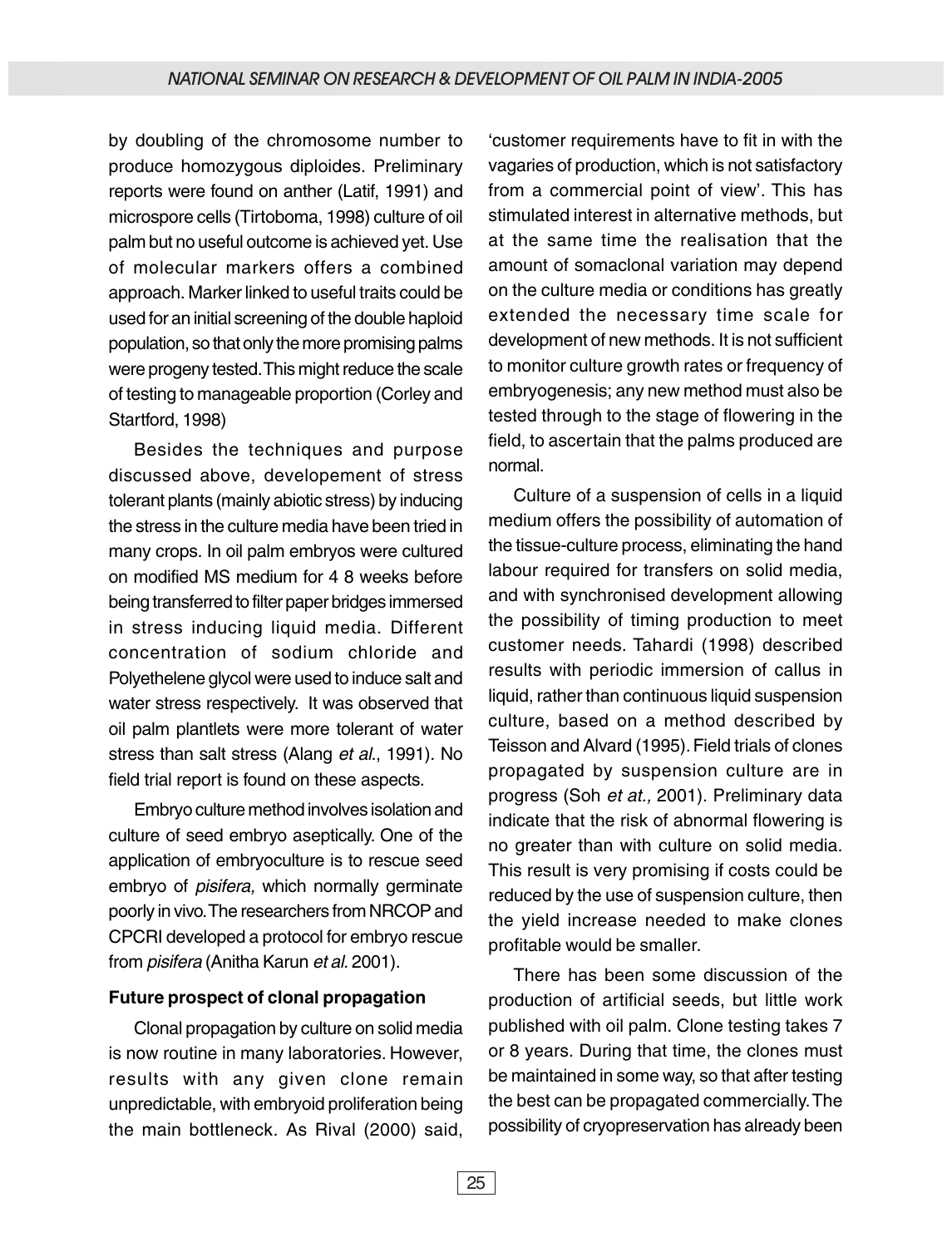mentioned but a simpler approach is to reclone the best from ramets in the field (Corley and Tinker, 2003).

Commercial planting of clones has started, on a limited scale. At the end of 2000, there was a total of over 10,000 ha of clones planted world-wide. This area is steadily increasing, as more organisations extend their plantings. Recently in India first set of clonal plantlets have been imported by the Godrej Agrovet Pvt. Ltd.

In India, at present there is no laboratory where the research on tissue culture on oil palm is continuing. NRCOP, Pedavegi is well set to start the tissue culture programme very soon keeping oil palm development in the country in view. However, even after successful regeneration from the elite ortet, commercial scale planting would take some time, as the clones need to be evaluated before they go for commercial scale planting.

#### **Transgenic oil palm**

**Transformation:** The main objective of transformation is to develop transgenic oil palm with desirable foreign gene(s). Desired gene construct is prepared by genetic engineering, which is transferred to some tissues (by direct insertion or by Agrobaterium mediated) of the plant by the process called transformation and further developed into a transgenic plant by tissue culture. Tissue culture is therefore essentially involved in this process. However, recently methods are developed, where the transformation is carried out directly in plant (inplanta transformation).

In case of oil palm, mostly the transformations reports are available using direct insertion methods with particle bombardment, the 'gene gun' or 'biolistic'. Parveez and co workers have successfully inserted a marker gene into oil palm tissue and regenerated transformed plants (Parveez and Christon, 1998). The next important step will be the insertion of functional gene rather than simple marker (Corley and Tinker, 2003). Agrobacterium mediated transformation is the preferred method for dicotyledonous species. However, some success with monocots have been achieved and Chidamasari et al. (1998) have transformed cells in oil palm.

**Target genes for transformation:** Possible objectives for transformation of oil palm include both agronomic characteristics, such as disease or pest resistance, and quality traitsparticularly oil composition (all of which are also targets for conventional breeding). Among agronomic characters, modification of the enzymes involved in fruit abscission, which are now well understood (Henderson et al., 2001), could be useful in relation to harvesting. Increase in oleic acid content in palm oil is one of the very important character. Soh et al. (1994) suggested that oleic acid content might be increased by increasing the activity of 3 ketoacyl ACP synthase II (KAS-II), or using antisense to reduce the activiy of C16-ACP thioesterase, or both. Other possibilities are (Parveez et al., 1994 ) increasing steric acid content by decreasing the δ9-desaturase, increasing palmitic acid content by reducing KAS-II activity, and decreasing saturated fatty acid content by increasing the δ9-desaturase activity.

# **In vitro Conservation**

Conservation of genetic diversity is very important today for the purpose of crop improvement in future. Conserving a huge germplasm ex vitro in the field is most difficult job, especially in case of oil palm, as it requires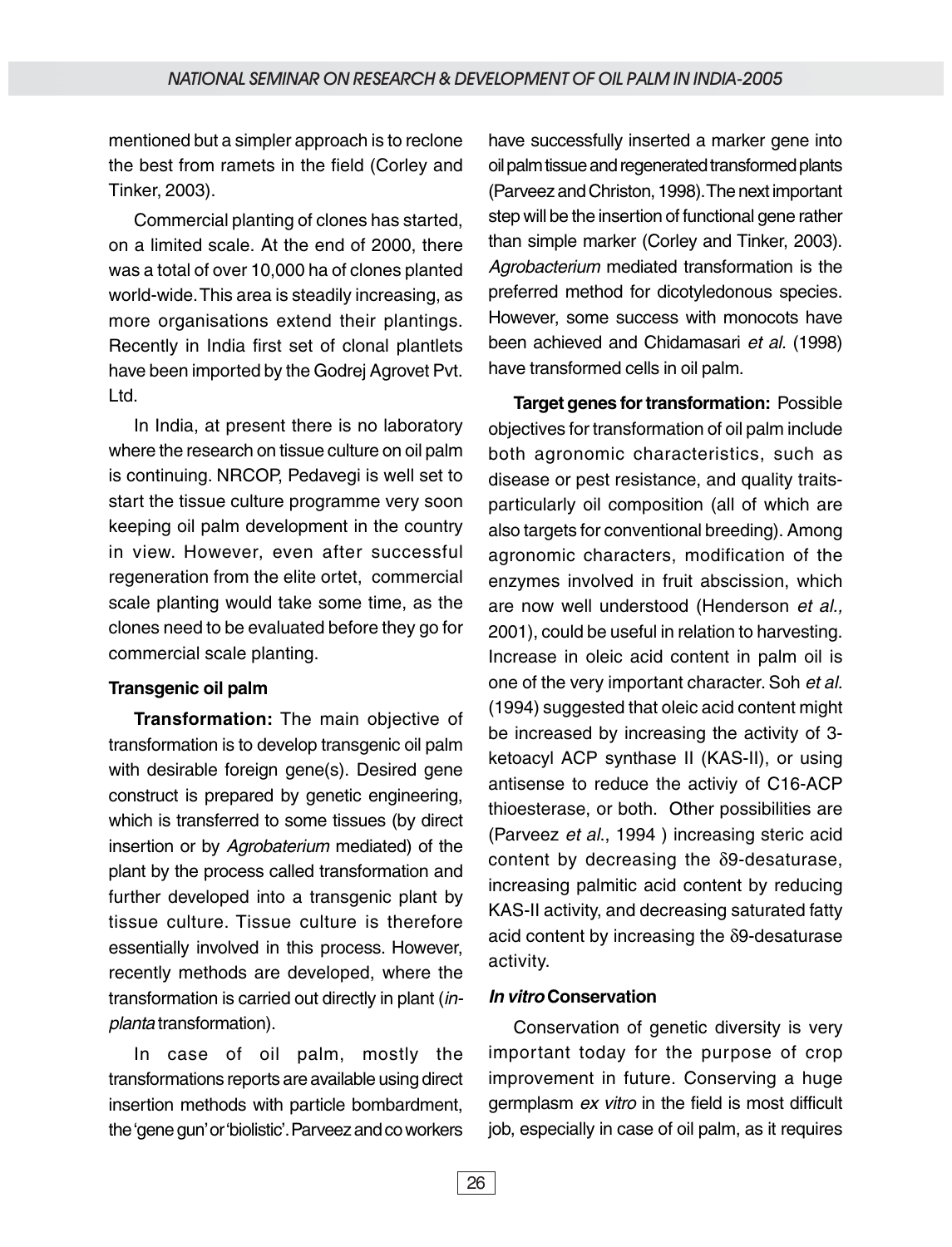a vast area and other resources. Conserving seed is quite easy and economic where it is possible. Technology for conserving orthodox seeds (which can tolerate desiccation and low temperature) is well developed and can be stored for years under controlled condition without significant loss of viability. Orthodox behaviour of oil palm seeds in terms of desiccation was first reported in 1983 (Grout et al., 1983). However, it is mentioned that seed of oil palm as a whole can not be stored at sub-zero temperature because of the higher moisture content of the embryo than that of whole seed before and after desiccation. Excised embryos stored up to 8 months in liquid nitrogen (at -196°C) remained viable. Though clonal propagation of oil palm is still under speculation, cryo-preservation of oil palm is mainly concentrated on somatic rather than zygotic embryos. This is mainly to conserve the elite germplasm (clonal), which is not likely to be heterogeneous like zygotic embryos.

#### **Marker assisted breeding**

Molecular markers are being used in many crops, mainly to reveal the variability between the individuals, which is not possible through the traditional means. As in the case of other crops, marker-assisted selection is one of the priority areas of research in oil palm and is having the most important role in biotechnology at present. Though there are large numbers of markers available and some work has already been done with proteins and isozyme markers (Ghesquiere, 1984; Boudin, 1992, Choong et al., 1996), the most reliable is DNA marker. DNA markers differ from other marker systems in two major respects: i) any tissue can be examined (e.g. leaf, root, pollen, callus from tissue culture etc.) and many loci can be scored on the same DNA preparation, which itself can be stored indefinitely and ii) the genotype is scored directly rather than through expressed genes (phenotype).

There are essentially two distinct types of DNA markers: random markers and those linked to useful traits. Random systems are relatively easy to develop; they are used for studying genetic diversity or calculating the relatedness for planning crossing programme, conservation and prospection projects. They are also used for 'fingerprinting' to determine the identity of clones or the legitimacy of progenies.

At NRCOP, Pedavegi the work has been initiated on genetic diversity study using randomly amplified polymorphic DNA (RAPD) markers (Mandal et al., 2004). A new and novel method of DNA extraction procedure has been developed by the researchers of this Centre (Jayanthi et al., 2004). Very soon Simple Tandem Microsatellite Sequence (STMS) markers would be employed for genetic diversity study and palm identification.

Finding markers linked to useful traits is more difficult, in that detailed statistical analysis of the segregating population for the trait of interest is required, and a large numbers of markers may have to be tested before linkages are found. The first step is the construction of a linkage map; this allows a set of markers to be identified which gives reasonable coverage of the genome, thus allowing the contribution of specific chromosome regions to be determined.

Development of a shell thickness marker for identification of varieties at the early stage is very important. Mayes et al. (1997) reported a RFLP marker and Morentzson et al., 2000 identified two RAPD markers linked to shell thickness, but their use for practical purpose is limited might be because they are not closely linked. Work on shell thickness marker has also been initiated at NRCOP (Mandal and Pillai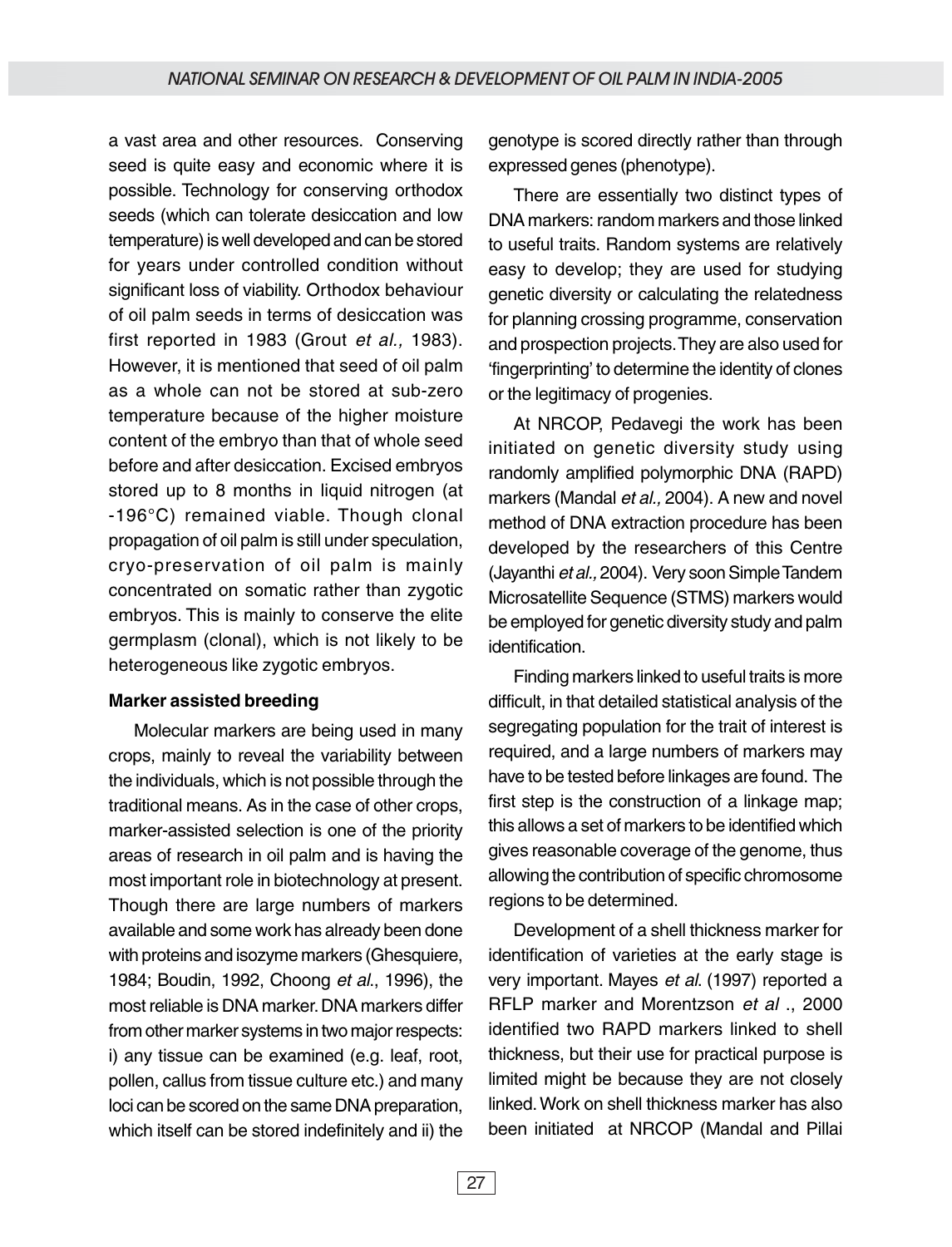2005). Rajinder et al. (2001) identified marker linked to carotene content and oleic acid content of the oil. In principle these linkage allows selection at the seedling stage itself. Such linkages are likely to be specified to the population studies, so continuing work is needed using advanced and reliable marker system, is this approach is to be useful for the breeders (Corley and Tinker, 2003).

Resistance breeding is a part of molecular breeding though it is a part of crop protection. Approach is similar to other characters and here disease or pest resistance/tolerance is consider to be controlled by single gene or by quantitative trait loci. A proper mapping population would help in tagging the resistance gene, which is time consuming in oil palm compared to other field crops.

However, Molecular marker assisted breeding is the most promising area under biotechnology for the improvement of oil palm. This can reduce the time of breeding programme considerably; it is more precise and also helps in reducing the requirement of resources like land, labour and capita.

# **Indian context**

Oil palm is an introduced crop in India and it has come to the farmer's field only in the last decade. As the potentiality and prospects of oil palm has been recognised gradually by every sector of the people including farmers, common people (as edible oil consumer) and entrepreneurs, research and development on different aspects of oil palm is getting more and more importance in the country. Biotechnology has a big role to play in the oil palm improvement programme. Research work on Biotechnological aspects has already been started and a few results are already described in the relevant

section. However, few of the priority areas in the Biotechnological research for oil palm improvement are : i)Development of a fool proof regeneration protocols from elite palms, ii)DNA fingerprinting for genetic diversity study, iv) Linkage and QTL mapping for important traits and their use in marker assisted breeding iv) Standardization of transformation protocol and iv) Finally development of transgenic oil palm with the desirable traits.

# **References**

- Alang, Z.C., Hisajima, S., Ng, T.T., Tie, Y.L. and Kueh, H.S. 1991. Some observations on stress tolerance in sago palm (Metroxylon sagu) and oil palm (Elaeis guineensis) using in vitro cultured embryos. In: Towards greater advancement of the sago industry in the '90s. Proceedings of the fourth international sago symposium, 6 9 August 1990, Kuching, Sarawak, Malaysia. pp. 64.
- Anitha Karun, Pillai, R.S.n., radha,E. and Upadhyay, A. 2001. Rescue of inter se Embryos in Elaeis guineensis Jacq. var. Pisifera. International Journal of Oil Palm, **2(1):** 41-43.
- Bass, A. and Hughes, W. 1984. Conditions for isolation and regeneration of viable protoplasts of oil palm (Elaeis guineensis). Pl. Cell Rep., **3:** 169-171.
- Baudouin, L. 1992. Use of molecular markers for oil palm breeding. I. Protein marker. Oleagineux, **17:** 681 691.
- Baudouin, L., Meunier,J. and Noiret, J.M. 1995. Methods used for ortet choice. In: Recent development in oil palm tissue culture and biotechnology, Proc. 1993 ISOPB Int. Symp. On Recent Development in oil Palm Tissue Culture and Biotechnology. (Eds.). Rao, V., Henson, I.E. and Rajanaidu, N. PORIM, Malaysia. pp.217 224.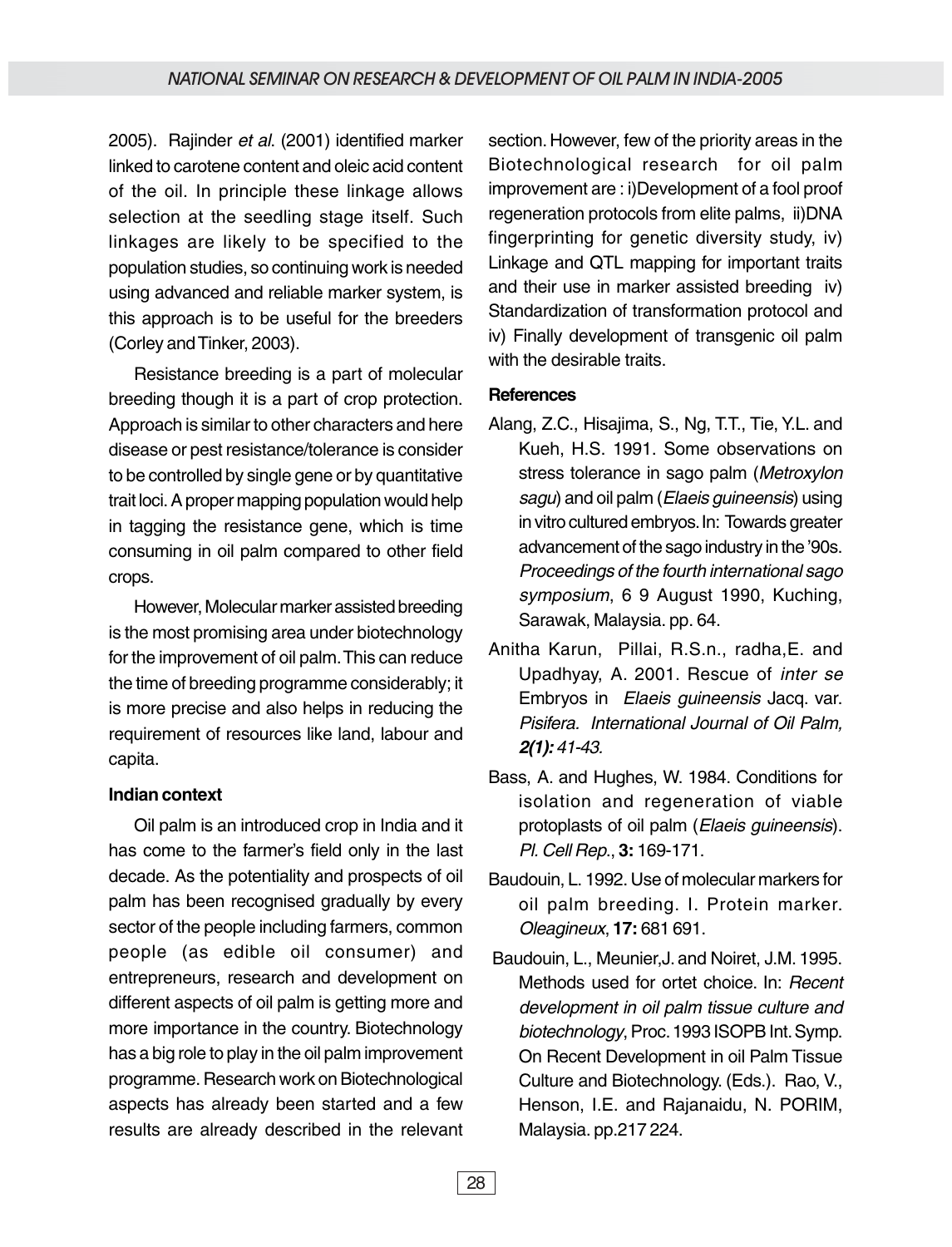- Chaidamsari, T., Tahardi, J.S. and Santoso, D. 1998. Application of DNA markers in oil palm breeding. In: Proceedings of the International Oil Palm Conference, "Commodities of the past, today and future" (Ed. A.Jatmika et al., Indoasian Oil Palm Research Institute, Medan, Indonesia. pp.602-612.
- Choong, C.Y., Shah, F.H., Rajanaidu, N. and Zakri, A.H. 1996. Isoenzyme variation of Zairean oil palm (Elaeis guineensis Jacq.) germplasm collection. Elaeis, **8:** 45 53.
- Corley, R.H.V. and Law, I.H. 1997. The future for oil palm clones. In: Plantation management for the  $21^{st}$  century (Ed. E.Pushparajah). Incorp. Soc. Planters, Kuala Lumpur, pp.279-289.
- Corley, R.H.V. and Stratford, R. 1998. Biotechnology and oil palm : Opertunities and future impact. In: Proceedings of the International Oil Palm Conference, September 23 26, 1998, Nusa Dua, Bali, pp. GL/08. Vouyouklis, G.V. 1981. Une methode d'isolement de protoplastes du palmier a huile Elaeis guineensis Jacq. Phyton, **40:** 169-178.
- Corley, R.H.V. and Tinker, P.B. 2003. Vegetative propagation and Biotechnology. In: The oil Palm. Blackwell Science Ltd., Blackwell Publishing Company, 9600 Garsington Rosd., Oxford, OX4 2DQ. pp. 201-215.
- Corley, R.H.V., Lee, C.H., Law, I.H. and Wong, C.Y. 1986. Abnormal flower development in oil palm clones. Planter, Kuala Lumpur, 62: 233 240.
- Evans, D.A., Sharp, W.R., Medina-Filho, H.P. 1984. Somaclonal and gametoclonal variation. Am. J.Bot., **71:**759-774.
- Ghesquiere, M. 1984. Enzyme polymorphism in oil palm (Elaeis guineensis Jacq.) I. genetic control of nine enzyme system. Oleagineux, **39:** 561-574.
- Grout, B.W.W., Shelton,K., and Pritchard, H.W. 1983. Orthodox behaviour of oil palm seed and cryopreservation of the excised embryo for genetic conservation. Annals of Botany. 1983, 52: 3, 381 384.
- Henderson, J., Davis, H.A., Heyes, S.J., and Osborne, D.J. 2001. The study of a monocotyledon abscission zone microscopic, cemical, enzymatic and solid state C-13 CP/Mas NMR analyses. Phytochemistry, **56:** 131-139.
- Ho, Y.W. and Tan, Y. P.1990. Experiences with oil palm clones. In (eds. Jalani, B. S., Zin Zawawi, Z., Paranjothy, K., Ariffin, O., Rajanaidu, N., Cheah, S.C., Mohd. Basri, and Wand Hanson, I.E.,). Proc. 1989 PORIM Inti. Palm Oil Development Con f-Agriculture (Module II). Palm Oil Research Institute of Malaysia, Bangi. pp. 66-72.
- Jayanthi, M., Mandal, P.K. and K.Sireesha, 2004. A simple method of DNA extraction form oil palm (Elaeis guineensis Jacq.) leaf tissue without any detergent. Journal of Plantation Crops, 32 (Suppl.): 147-151.
- Jones, L.H. 1974.Production of clonal oil palm by tissue culture. Oil Palm News, 17: 1 6.
- Karun, A. and Sajini, K.K. 1996. Plantlet regeneratio from leaf explant of oil palm seedlings. Current Science, 71: 922-926.
- Latif, S. 1991. Identifikasi mikrospora kelapa sawit Elaeis guineensis Jacq. untuk kultur haploid. Buletin Perkebunan, **22:** 347-455.
- Mandal, P.K., Santha, I.M. and Mehta, S.L. (1999) Gene amplification and changes in DNA methylation in somaclones of Lathyrus sativus. In: crop Improvement for food security (Eds. Behl, R.K., Punia, M.S., Lather, B.P.S.) Society for sustainable Agriculture and Resource management, CCS haryana Agricultural University, Hisar - 125 004., India. pp. 333-338.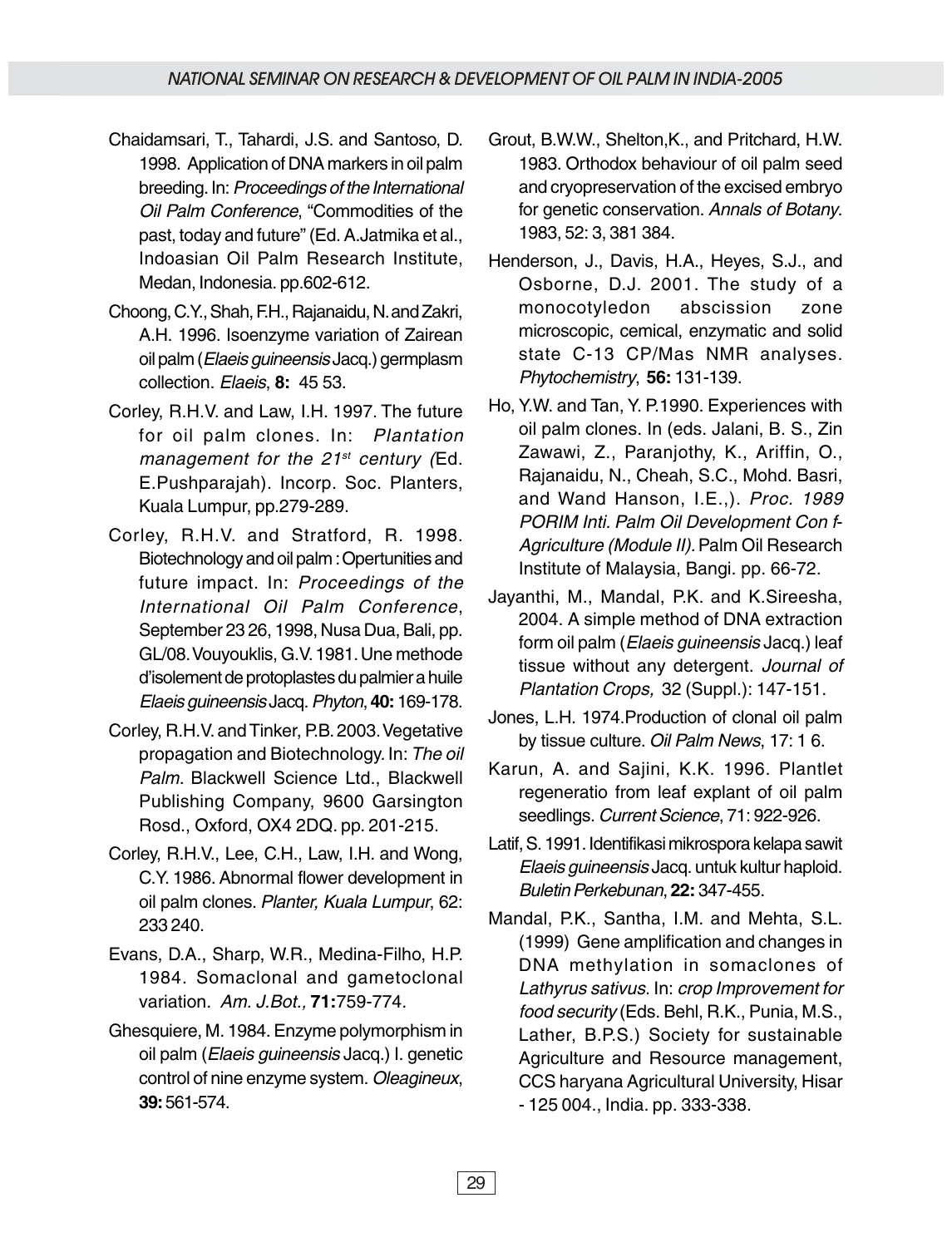- Mandal, P.K., P.Malliah, K.Sireesha, S. Shamila and C. Aruna. 2004. The use of RAPD markers for molecular characterization of oil palm (Elaeis guineensis Jacq.) germplasm. Journal of Plantation Crops, 32 (Suppl.): 131-133.
- Mandal, P.K. and Pillai, R.S.N. 2005. Screening of PCR primers for oil palm (Elaeis guineensis) shell thickness marker. In: Proceedings, National Symposium on Biotechnological Interventions fro improvement of Horticultural crops: Issues and Stragegies. Karala Agricultural University, Trissue, India. pp. 280-281.
- Marmey,P., Besse, I. And Verdeil, J.L. 1991. A protein marker found to differentiate two types of callus of the same clones of oil palm (Elaeis guineensis Jacq.). Comptes Rendus de-l'Academie des Sciences. Series 3, Sciences de la Vie., **313(7**):333- 338.
- Mayes, S., Jack, P.L., Marshall, D.F. and Corley, R.H.V. 1997. The construction of an RFLP linkage map for oil palm. Genome, **40:** 116 122.
- McClintock, 1984. The significance of response to challenge. Science, **226:** 792-801.
- Paranjothy, K. 1986. Report on abnormalities in clonal oil palm. Report to PORIM's Board. Report No. B30-21/86, 16pp.
- Paranjothy, K. 1987. Recent development in cell and tissue culture of oil palm. Malaysian Applied Biology, **16(1):** 119-127.
- Parveez, G.K.A., Chowdhury, M.K.U. and Saleh, N.M. 1994. Current status of genetic engineering in oil bearing crops. Asia Pacific J. Molec. Biol. Biotechnol, **4:** 219-228.
- Parveez. G.K.A. and Christou, P.1998. Biolistic mediated DNA delivery and isolation of transgenic oil palm (Elaeis guineensis Jacq.)

embryogenic callus cultures. Journal of Oil Palm Research, **10:** 29 38.

- Rabechault, H. and Martin, J.P. 1976. Multiplication vegetative du palmier a huile (Elaeis guineensis Jacq.) a l'aide de cultures de tissue foliares. Compte Rendu Acad. Sci. Ser. D. **283:** 1735 1737.
- Rabechault, H., Ahee, J. and Guenin, G. 1970. Colonies cellulares et formes embryoides obtenus in vitro partir de cultures d'embryons de palmier a huile. C. R. Acad. Sci., Ser.D, 270: 3067.
- Rajanaidu, N. 1987. Selection criteria for ortets. In: Proc. Of the Colloquium on Breeding and Selection of Clonal Oil Palms. Plam Oil Research Institute of Malaysis, Bangi. P. p.63- 67.
- Rajanaidu, N., Rohani, O and Jalani, B.S. 1997. Oil palm clones: current status and prospects for commercial production. The Planter, Kuala Lumpur, 73: 163-184.
- Rajinder, S., Cheah, S.C., Madon,M., Ooi, L.C.L and Rahman Othman, M. 2001. Genomic strategies for enhancing the value of oil palm. In: Proc. 2001 Int. Palm Oil Cong. – Agricluture, Malasian Palm Oil Board, Kuala Lumpur. pp. 3-17.
- Raju, C.R., Sajini, K.K., Balachandran, S.M., Saji, K.V., Geetha, K.M., Rajashekharan, P.E., Geetha, L and Bavappa, K.V.K. 1989. Clonal multiplication of oil palm (Elaeis guineensis Jacq.) J. Planta. Crops, 16: (Suppl), 17 20.
- Rao, V. and Donough, C.R. 1990. Preliminary evidence of a genetic cause for floral abnormalities in some oil palm ramets. Elaeis, **2:** 199 207.
- Rival A. 2001. Somatic embryogenesis in oil aplm. In : Somatic embryogenesis in woody plants (Ed. S.M.Jain, P.K.Gupta and R.J.Newton). Kluwer Academic, Dordrecht. pp. 249-289.